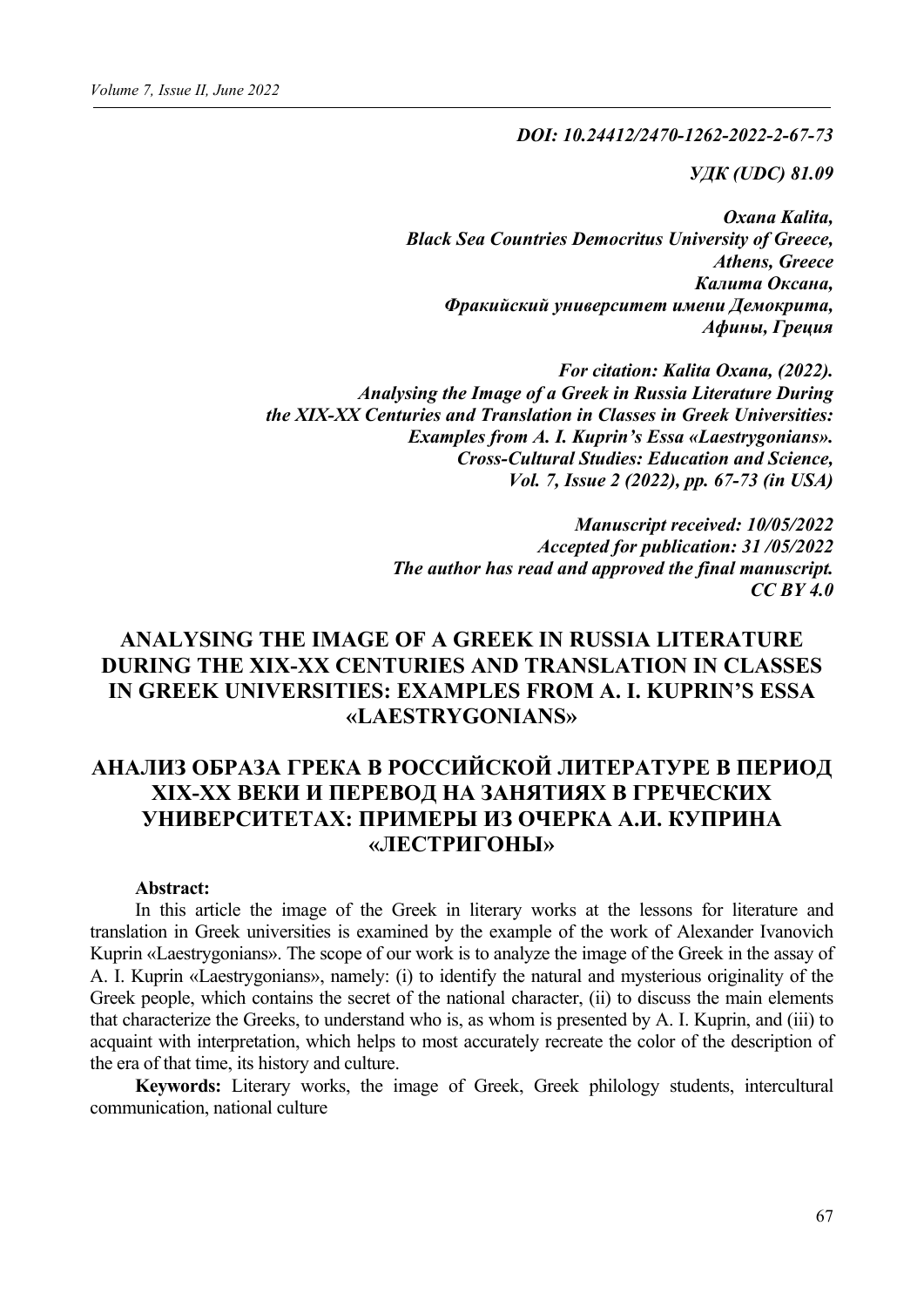#### **Аннотация:**

В данной статье рассматривается образ грека в российских литературных произведениях на уроках перевода и литературы в греческих вузах на примере произведения Александра Ивановича Куприна «Лестригонцы». Предметом нашей исследования является анализ образа грека в очерке А. И. Куприна «Лестригоны», а именно: (i) выявить природное и таинственное своеобразие греческого народа, заключающее в себе тайну национального характера, (ii) обсудить основные элементы, характеризующие греков, понять, кто есть, как и кого представляет А. И. Куприн, (iii) ознакомиться с толкованием, помогающим наиболее точно воссоздать колорит описания эпохи того времени, его историю и культуру.

**Ключевые слова:** литературные произведения, образ грека, студенты-грекофилы, межкультурная коммуникация, национальная культура.

#### **Introduction**

Reading literary texts is a significant and necessary element in the system of teaching Russian as a foreign language, as they «stimulate the mental activity of students, influencing emotions and aesthetic taste» [1, p. 55]. Literary text is one of the most accessible and effective means that bring foreigners as close as possible to the natural linguistic and cultural environment, provide an opportunity to study Russian culture, and encourage reflection. The purpose of reading literary texts is to expand socio-cultural knowledge, increase the vocabulary of students.

Each literary text is a separate model of national culture, containing information about national personal characteristics and lifestyle, about phenomena and actions that are approved or condemned in the context of the culture under study. The communicative behavior of the characters is a positive or negative component of the national culture.

#### **Theory**

Artistic works always have been and will be an important means of promoting intercultural communication. At present, classes at philological faculties in Greek universities are actively used not only adapted texts and authentic texts, but also works of fiction.

In the main program of a compulsory subject both in literature and in translation of the Faculty of Philology of the Department of Languages, Literature and Culture of the countries of the Black Sea Countries of the Democritus University of Thrace in the city of Komotini, includes literary works of Russian writers. Here, Greek philology students immerse themselves in non-adapted artistic literature, studying and analyzing them in detail, working on their own translations.

The purpose of our work is to trace how the Greeks of Russia of the 19th-20th centuries are seen by Russian writers, based on the example of the work of A. I. Kuprin «Leastrigonians».

To begin with, the Greek philology students were asked to make their own translation of the work, since even though this work belongs to the work of a famous Russian writer, there is no translation into Greek. Further, we tried to trace and analyze the images, customs, and traditions of the Greeks, since each ethnic group is individual, has only its own inherent qualities, its own special «stereotype of behavior».

#### **Methods**

In our work, we use the method of national paintings and the method of structural analysis of a literary text, based on national stereotypes and myths.

#### **Results and Discussion**

The events take place at the beginning of the 20th century at the coast of the Black Sea, at the small, by the sea town of Balaclava, where the Greek presence is known to have a long story. The Greeks of diaspora settled at Balaclava and the nearby villages, and formed the basis of the Greek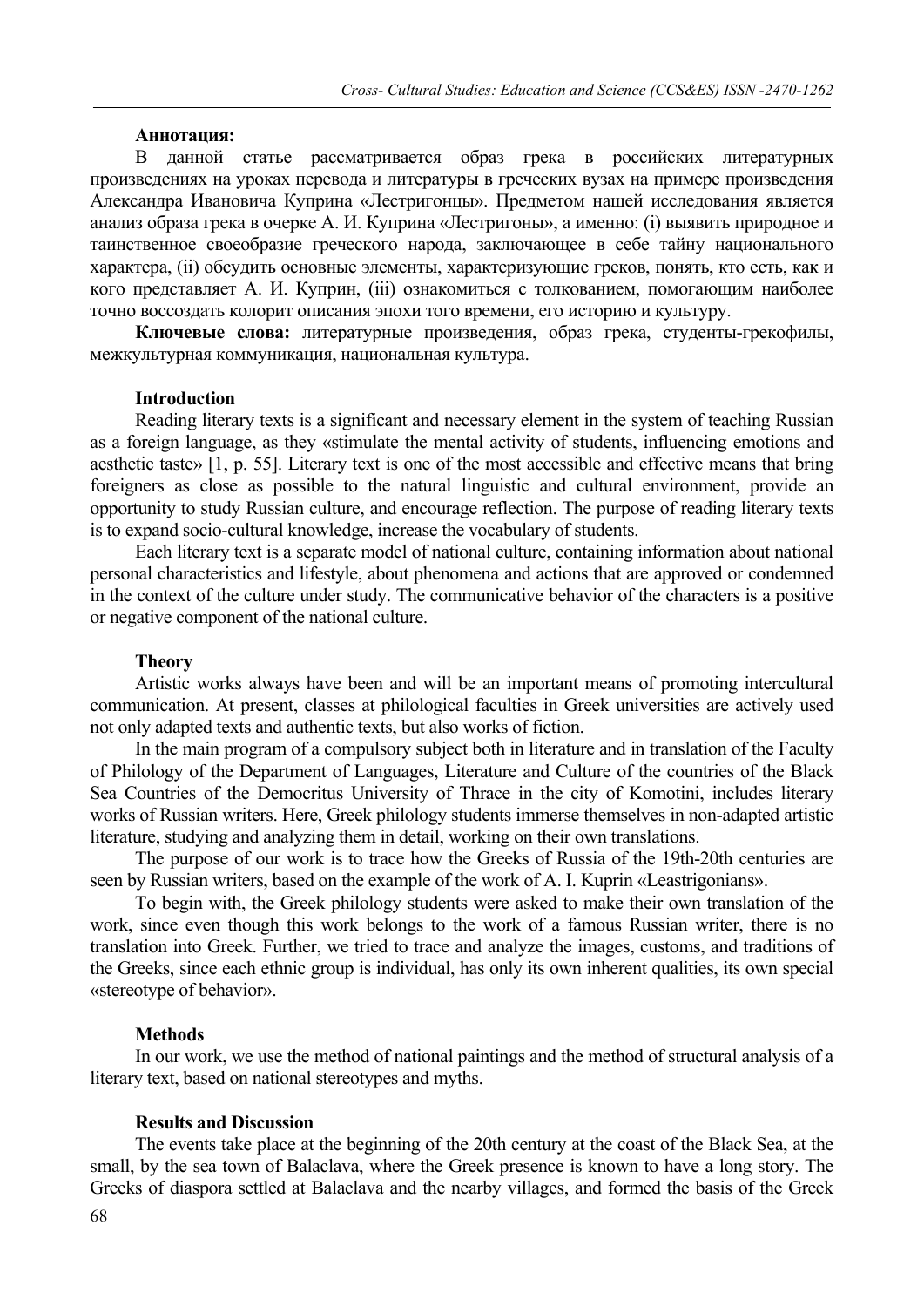infantry battalion, which was distinguished during the Crimean war. The warriors and fishermen, viticulturists and pilgrims have created their own, unique way of life in Balaclava. The history of the Balaclava Greeks ended with their deportation after the liberation of Crimea in 1944. However, despite this crime of the Soviet regime, their memory is still alive in Russia, Ukraine, Greece, where their descendants live [5, p. 189].

It is worth noting that Greek fishermen of Balaclava in Kuprin's «Laestrygonians» are not episodic at all, but the main characters.

They complement each other because they have, in the first place, a common starting point.

«Among them you may notice many tall, strong, and self–confident figures, well–formed, noble faces, often blondes with blue eyes. People in Balaclava are not greedy nor helpful, they stand with dignity in the sea, brave, although without absurd risk, they are good comrades and tightly follow their promise... This is the special, exclusive race of the Greeks, which is preserved mainly because their ancestors were born, lived and died in this place for hundreds of generations, and they only married among fellow villagers».

In the essays, the author reveals the difficult, risky, but happy life of the Balaclava fishermen the «Laistrigons» - courageous, stubborn people who have maintained the millennial experience of their ancestors, naturalness and simplicity, companionship, loyalty, and mutual assistance.

Kuprin presents in poetic form the best features of the national character. He calls the Balaclava sailors descendants of the «hemostatic Homeric Laestrygonians», which means that, he boosts human courage in mythological proportions. As you may know, Homeric Laestrygonians are cannibals, robbers who thirst for blood. Kuprin retains only one nuance of the original meaning of this word: «Laestrygonians» are excellent, they differ from ordinary people. In their individual myth it means exclusivity, courage and endurance, patience and special skills that allow them to win the battle with the elements of the sea.

With admiration and warmth Kuprin writes: «Oh, dear ordinary people, courageous hearts, naive primitive souls, strong bodies, strengthened by the salty sea breeze, calloused hands, penetrating eyes, which many times stared at the face of death!»

Let's examine the images of the main characters of «Laestrygonians» and find out how the author mythologizes them in the world in which they live. All of them, as it is known, have real originals and bear their real names. It is worth noting that traditional Greek names and surnames predominate, Kuprin does not change the real names of the fishermen - the heroes of the dissertations: Vania Androutsaki, Theodor from Olezya, Kolya Konstandi, Christos Abarzakis, Gura Palatino. There is a remarkable loss of some traditional Greek suffixes, such as «-ος» Christos, for example, and in the essay all Greek names are pronounced as pronounced in Russia: Kolia - Nikolaos, Vania - Ioannis, Theodor - Theodoros, Goura - Giorgos.

The first method of fiction, which Kuprin uses when creating his legend for Kolias Konstantis or Gouras Palatino, is the choice of only mythological features in both appearance and characters of the heroes. It is important that, creating the image of the «real, salty Greek» of Kolias Konstantis, Kuprin did not consider that is was necessary to portray him, and the reason for this refusal was the extreme «simplistic» appearance of the fisherman, which was the original of the hero. «In Kolya's appearance, nothing betrayed a fearless fishing leader - he was a good, fat man with a big belly. Even the nickname fishermen gave him, the proudest of all - Suspenders (since he was the only fisherman who wore suspenders). Obviously, that's why Kuprin never painted a portrait of Kolya Constanti » [3, p. 94].

The portrait of Goura Palatino, who in his life had a decent appearance of «Laestrygonians» (his image is the first in the list of «Laestrygonians» in the text), was painted by Kuprin in the most romantic colors. «Goura Palatino is not a German emperor, nor a famous bass, nor a modern writer, nor a performer in gypsy romances», nevertheless he is known in these places no less, as the «salted and paid with tar Greek» possesses rare courage and youth. Goura has «… a dark-complexioned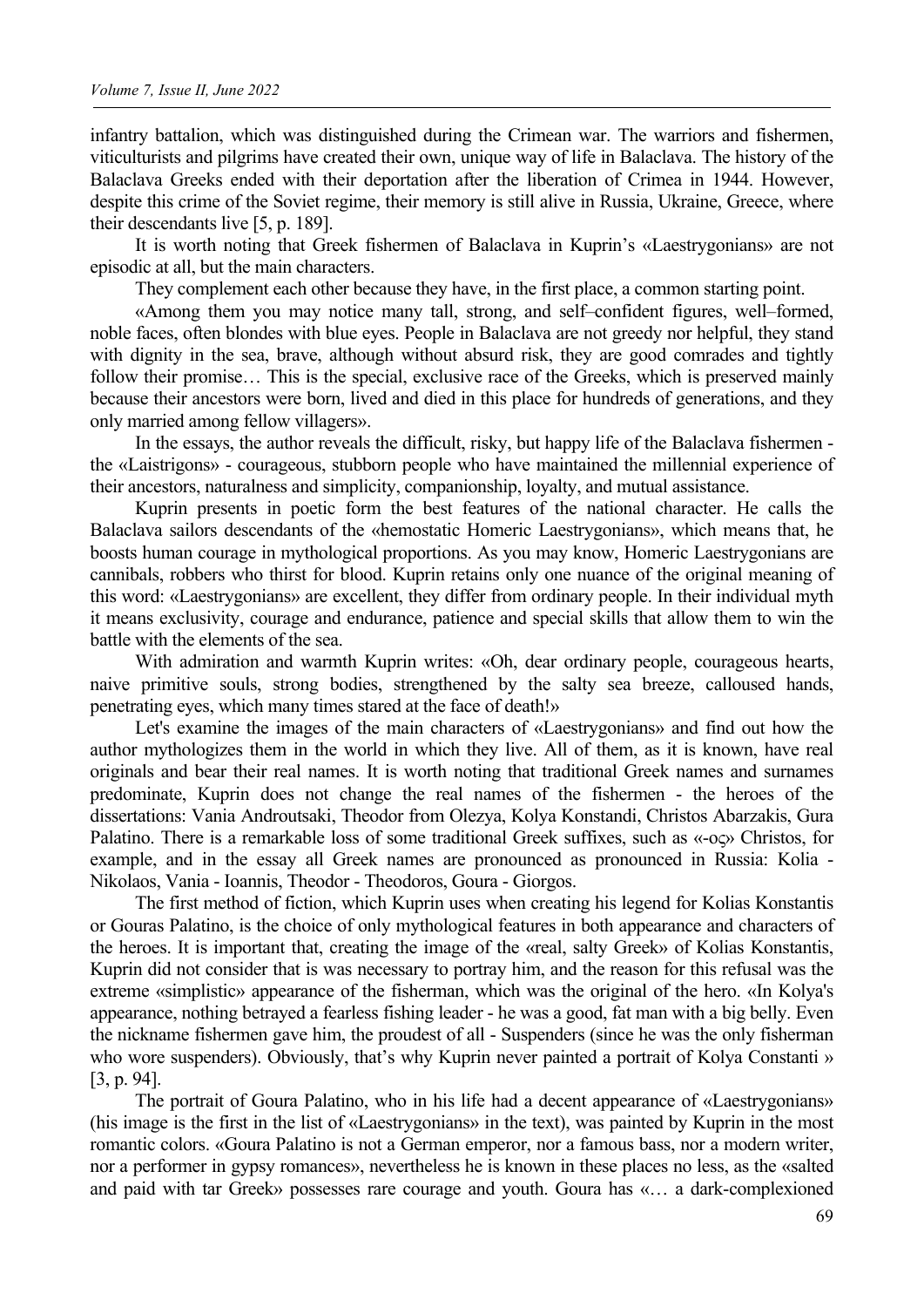face, curly black hair, mustache, a square shaved chin, thin firm lips that actively fall to the corners of his face» [2, p. 281].

The author presents to the reader a description of his appearance and with a necessary mythological projection: he has a neck like a «buffalo's», an animal type of bend in the middle of his chin, which speaks for a «terrible will and great cruelty» [6, p. 104], that's how he ends up to an image of a human beast («A kind of beast! [6, 108] »), which embodies a fictional, elemental force and the power of the nature itself.

In his work, Kuprin uses an effective means of fictionalizing the images of the «Laestrygonians» - this includes exaggeration, a function which forms an aura of exclusivity around the hero. For example, immediately after the presentation of Goura's portrait, the author describes the unprecedented qualities of the hero, focusing on the reader's attention on his exclusivity, repeating synonymous negative constructions at the beginning of each sentence: «There is not a single person among the fishermen who is more agile, deceptive, stronger, and braver than Goura Palatino. No one has yet managed to drink more than Goura, and no one has seen him drunk. No one can be compared with the fate of Goura. To anyone has developed as strongly as in him, the apathy for the unjust blows of fate that characterizes sea fishing, which injustice is so highly valued by these salty people» [6, 104-105].

Effectively, in our opinion, Kuprin uses in his mythology also archetypal features, creating the images of the characters. Thus, except for the «salty chiefs», who incorporate the elements of nature or, using the adjective that Kuprin loves: «beasty» power, the image of Sasha, in which the characteristics of a real evil scammer are clearly expressed, is built with interest. «This young man a handsome blue-eyed man with a solid antique profile - is actually the first lazy, rogue and clown on the entire coast» [6, p. 13].

Kuprin describes with obvious pleasure those «tricks» with which Saska deceives the unsuspecting tourists during the festive season, either by selling them pieces of an ordinary stove as fragments of an ancient Greek vase, or by pretending that she can stay under the water for a quarter of an hour, while he was sitting in a nearby bathroom [6, 132]. «Although...it is not the greed for money that guides Saska in his tricks, but the boyish, crazy, cute evil», which turns the swindler Sasha into a perfect rascal, bringing the spirit of the carnival to life.

Kuprin repeatedly emphasizes such characteristics among fishermen - friendship, solidarity. No one could sleep when Vania Androutsaki disappeared, everyone was actively involved in the search: elderly, young, women and children. «The village woke up, the ancient, the eternal bond between people, a feeling of blood solidarity, which was so little felt in everyday life. For thousands of years voices spoke to their souls, grandparents who, long before the time of Odysseus, together defended themselves from the storm the same days and the same nights. Nobody was sleeping. At night, a huge fire was set at the top of the mountain, and everyone was walking along the shore with lights, like it was Easter. But no one was laughing, no one was singing, and all the cafes were empty» [2, p. 299].

Modesty is another important characteristic of Kuprin's fishermen, they did not brag about their victories, about their victories at sea, the fishermen «narrated in fragments, reluctantly, without will» [2, p. 299].

The «heroic» moments were not unfamiliar for the fishermen during the siege of Sevastopol. «Until now, the Greeks of Balaclava are convinced that only thanks to the stability of their own battalion did Sevastopol last for so long. Yes! From ancient times, ironed and proud people lived in Balaclava» [2, p. 301].

Curiosity is a characteristic of Greeks, to which the author turns his gaze: «the children brought the news that a passage had turned from the sea and went to the bay. In a couple of minutes, the entire local male population was on the embankment. It is known that a Greek is always a Greek and, therefore, it's strange at first. We must admit that the Greek colonialists left their souls with the most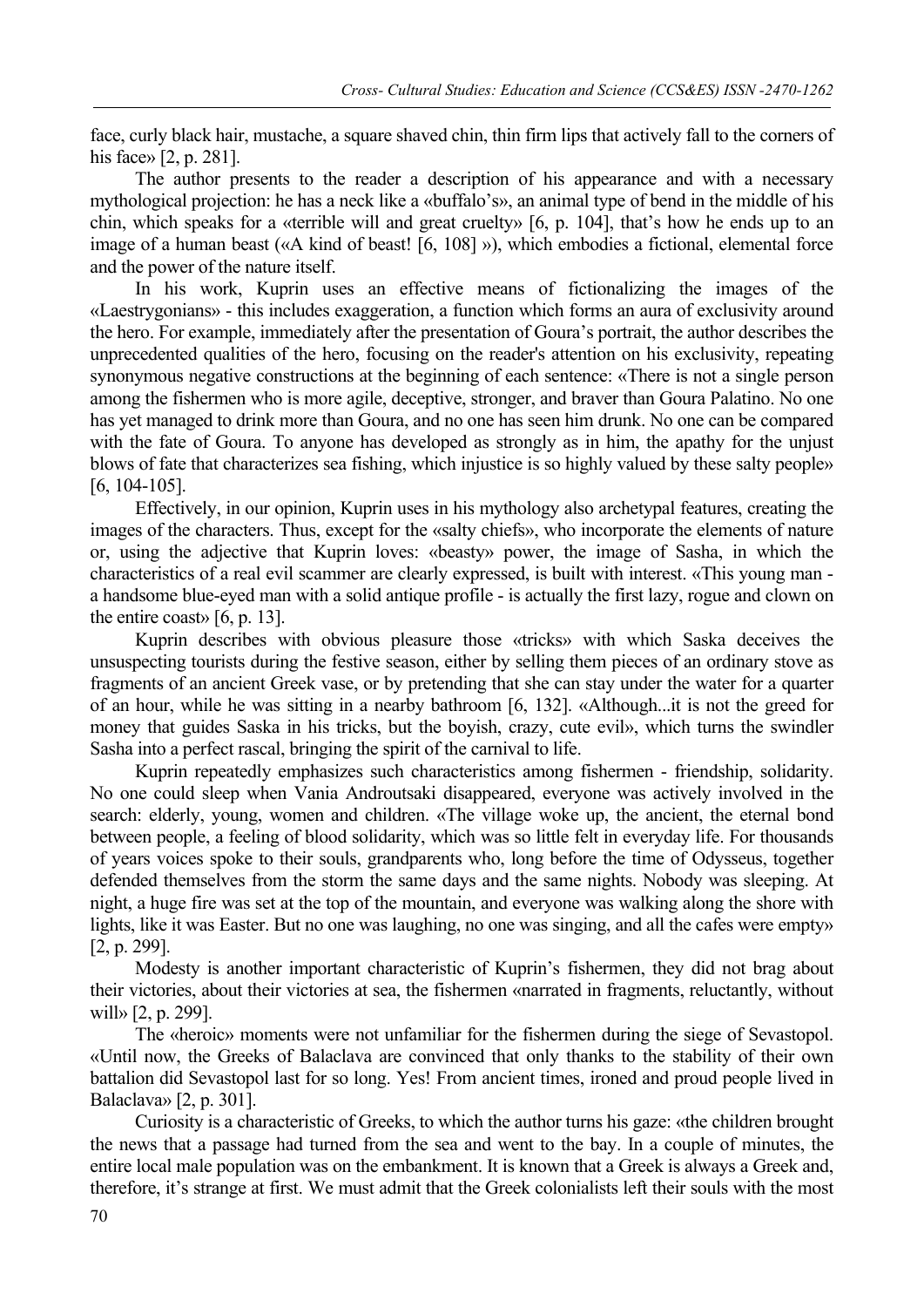characteristic acquaintance, which they distinguished even in the time of Pericles»- curiosity and passion for the news.

Kuprin's «Laestrygonians» experience a painful and natural work. And this is their most impressive event. Spirituality and subtlety are unfamiliar to them. Views for the world of ordinary fishermen are limited and monotonous. To the children of nature, Kuprin emphasizes not intelligence, nor intellectuality, but images of vision, a gravity to a legend that inspires nature itself. To create a mythological plan for the reality of Balaclava, many appeals for ancient legends, omens, beliefs are important, which are still served as models of value and behavior for fishermen. The leader of the fishing boat, Kolia Konstantis, teaches the hero-narrator the customs and superstitions during fishing. He is the one who tells the occult legend about the «fish of God», which symbolically reproduces his name from the ancient mythology where it is called the «Fish of Zeus». He also talks about the Dutchman who flies, the sea snake with «one mile long». This way, he reveals the power of the emotions of a mediocre, simple person.

The mythological and poetic features in «Laestrygonians» are also expressed with interests through the characters' speech features. Thus, a significant part of their speech is occupied by God and offensive words, which, as you know, belong to ritual forms of speech and, therefore, reflect the ritual and mythological principle in everyday life.

Let's look at some examples. One of the main characters in «Laestrygonians», Gura Pratino, «inserts» in the text a remark that contains a curse: «And there he goes, to hell! » [6, p. 105] - so that these words become, as his business card is, testifying to both his courage and his composure when he used to face difficult situations this curse is Goura's only reaction to the news that «the long boat, full to the brim top with expensive fish, flooded with water and sank to the bottom».

But the point here is that this observation reveals «the special, maritime indifference of fishermen to the unjust blows of fate, which is so much appreciated by these salty people» [6, p. 104- 105].

One mythological episode of the «initiation» of the young captain Vania Androutsakis, his initial "privity" into real fishermen, which deserves special consideration, is also accompanied by an oath. The young fisherman Vania Androutsaki assembles his team for the first time, although the experienced fishermen believe that he still needs «two years to be a simple rower and another year to spend as a leader's assistant». (Let's pay attention immediately to the appearance of sanctuary number three here - Vanya must prepare himself for three years to become a leader). Vania's first independent outing to the sea is depicted as a classic «obscene» action: «he shouted strictly ... at his ... old mother, belittled the grumpy elder neighbors with obscene words and went out to sea while he was drunk, with his drunk crew» [6, p. 114]. Moreover, he did that in such weather conditions when fishermen do not usually go out in the sea. The reward for this urge was luck - Vania returned safely and with an almost fantastic amount of large sturgeon.

The curse becomes an integral part of the ceremony of combating the elements of nature, through which Vania passes during his first sturgeon catch. When a huge fish tries to drag his long boat in the depth, he accompanies his orders to the team with curses: «He shouted to the fishermen «Taban!». After that, follows the obligatory bloodshed for each initiation: The bronze hook is pushed into Vanya's hand, so that the future captain will shed the blood of the sacrifice, and this moment is also accompanied by a curse (Vanya swore with a boring surprise: the bronze hook sank into the flesh of his palm from a swing under the little finger and sat there in the full depth of the twist» [6, p. 106]. Moreover, the ritual and mythological basis of the described scene is almost exposed in the narrative. Kuprin underlines the original nature of what is happening, describing his hero's actions as corresponding to the title of «real salty fisherman»).

Vanya's accidental injury turns into a real «sacrifice»: «And then Vanya showed that he was a real fisherman with salt. Wrapping a string around the fingers of the injured hand, he delayed running the rope for a second, and with his other hand pulled out a knife and cut the thread. He then, held the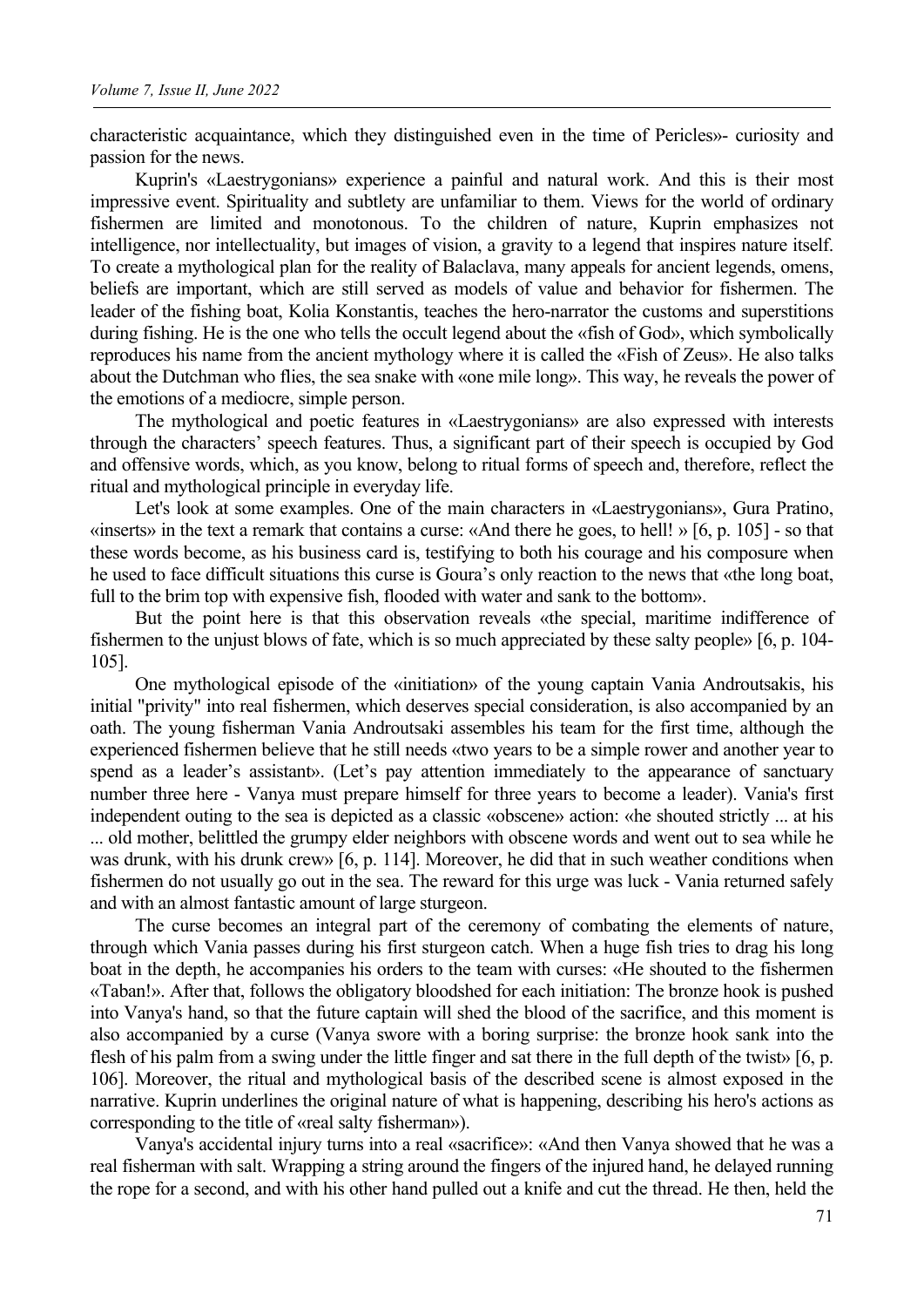hook tightly in his hand with his sting, but Vania pulled it out with the flesh and threw it into the sea. And although both his hands and the line of the bridge were completely stained with blood and the side of the boat and the water in the launch turned red from his blood, he nevertheless completed his work and gave the first amazing blow with a hammer on the stubborn fish's head» [6, p. 116].

The reward for this sacrifice is the victory over the monstrous fish and, most importantly, Vania's transition to a new value: gaining a higher social status, as should be the result of a successful initiation: «From that day, Vania Andrusaki became a famous real salt leader» [6, p. 117].

The mythological context of the narrative is supported by continuous references or detailed stories about the many signs of fishing and superstitions that accompany literally every moment of their lives, so that in the minds of both the fishermen themselves and the author who entered their circle, retain the feeling of the presence of certain mystical forces in life, a fate that can be «intimidated» or « become stupid», but that can't be ignored. Incidentally, this kind of fatalism, which is found in the ways and customs of fishermen, is related to the idea of fate, which, as the researchers note, has always played an important role in Kuprin's artistic world. Thus, V. Ya. Grechnev notes that Kuprin is characterized by an appeal to matters of fate, to fatal forces, which «on the eve of the ages ... become relevant to many poets and novelists - both realists and symbolists» [4, p. 208]

Next, let's find out how the author presents the image of the Greek women of Balaclava in «Laestrygonians»: «Near the stone wells, where the water is constantly running and ringing forming a thin stream, for a long time, for hours the slim, with tanned faces, with big eyes and long noses, Greek women gossip about their family affairs…». Kuprin uses such adjectives in his descriptions as «slim, sun-tanned, dark faces».

The family way of life is distinguished by conservatism, respect for tradition: Husbands and wives in Balaclava follow a closed and pure way of life, allowing themselves only innocent ways of entertainment: gossiping with neighbors in the fountain, even men themselves somehow avoid visiting their families, but prefer to see each other in a cafe or at the pier... An indirect proof of the conservatism of the Greeks is the fact that most of the characters in the play are Greek men.

Another way to create a mythological aura around the images of the inhabitants of Balaclava and their world are the ancient and biblical allusions... That way, Greek women of Balaclava «look strangely and movingly with the image of the Virgin Mary in the ancient Byzantine icons». The men crush the grapes «probably in the same primitive ways as our ancestor Noah or the clever Odysseus did». «On these mountains three, four and maybe five thousand years ago, under the same high blue sky and under the same sweet red sun, the popular feast of Bacchus was celebrated» [6, 142].

Extracts show that, on the one hand, the Greeks retained many of their national customs and traditions, and on the other hand, there is a vulnerability to some assimilation, for example, such a tradition that we now know as «Russian tradition», such as «soak and drink for a new acquisition» presents the author as an element inherent in the Greeks.

### **Conclusion**

In this way, the literary text appears in the methodology of teaching Russian as a foreign language as a means of forming intercultural competence. Translation, analysis and evaluation of original works of art, as well as comparative and cultural-linguistic analysis of existing translations, aimed not only at understanding the general meaning, but also at analyzing the image of the main characters. Fact that will allow students to significantly expand their horizons, knowledge background in the field of literature, history, and culture, to bring them closer to understanding the mentality of native Russian speakers, as well as to expand the existing passive vocabulary.